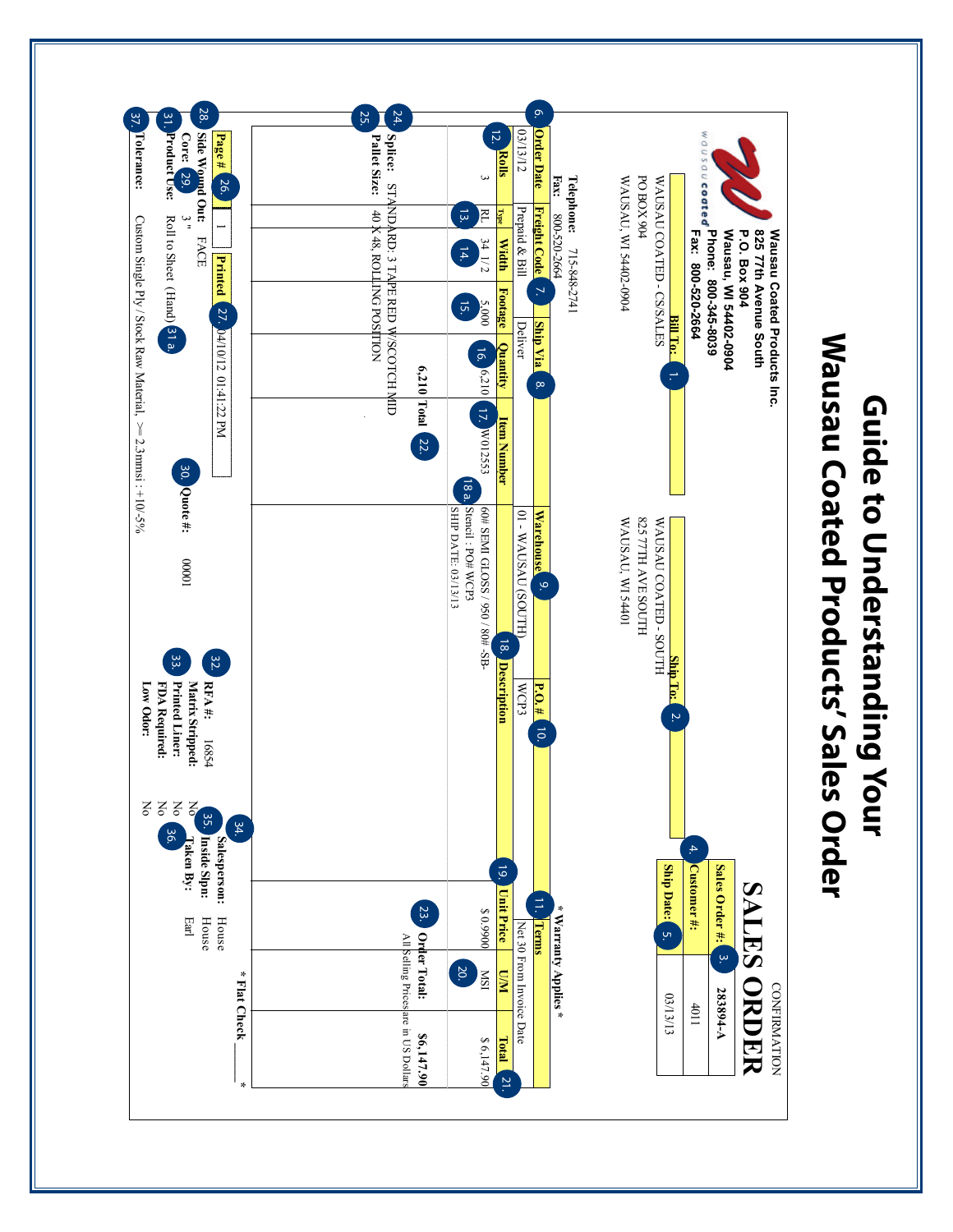## **Important Information Found On Sales Orders For Roll Products**

- **Bill To Address** Address the invoice will be sent to 1.
- **2.** Ship To address Address the order will be sent to
- **3.** Sales Order Number Number to reference when contacting Wausau Coated about your order. This will allow Customer Service to track your order more easily.
- **Customer #**  Your customer number in Wausau Coated Products' database 4.
- **5.** Ship Date The day your order is scheduled to leave our facility or one of our warehouse locations. You will need to add transit time to this date to calculate the arrival date of your order.
- **6.** Order Date The date your order was entered into our system
- **7.** Freight Code Identifies who is responsible for the freight on your order Common examples – Collect, Prepaid, Prepaid & bill
- **Ship Via** Indicates the carrier that will be transporting your order 8.
- **Warehouse** The warehouse location your order is shipping from 9.
- 10. PO# Your purchase order number
- **11.** Terms Indicates payment terms established with accounting
- **Rolls** Number of rolls ordered
- **Type** Identifies product (RL=Roll)
- **Width**  Indicates the width of the finished roll being sent 14.
- **Length** Amount of footage on each roll 15.
- **Quantity** The quantity of material ordered  $16.$
- **Item Number** Wausau Coated's product code for the item(s) being shipped
- **18.** Product Description Identifies the construction of the material
- **Stencil** Customer provided information to help identify your order. This information would be 18 a.included on paperwork for this order (e.g. Customer po#, job #)